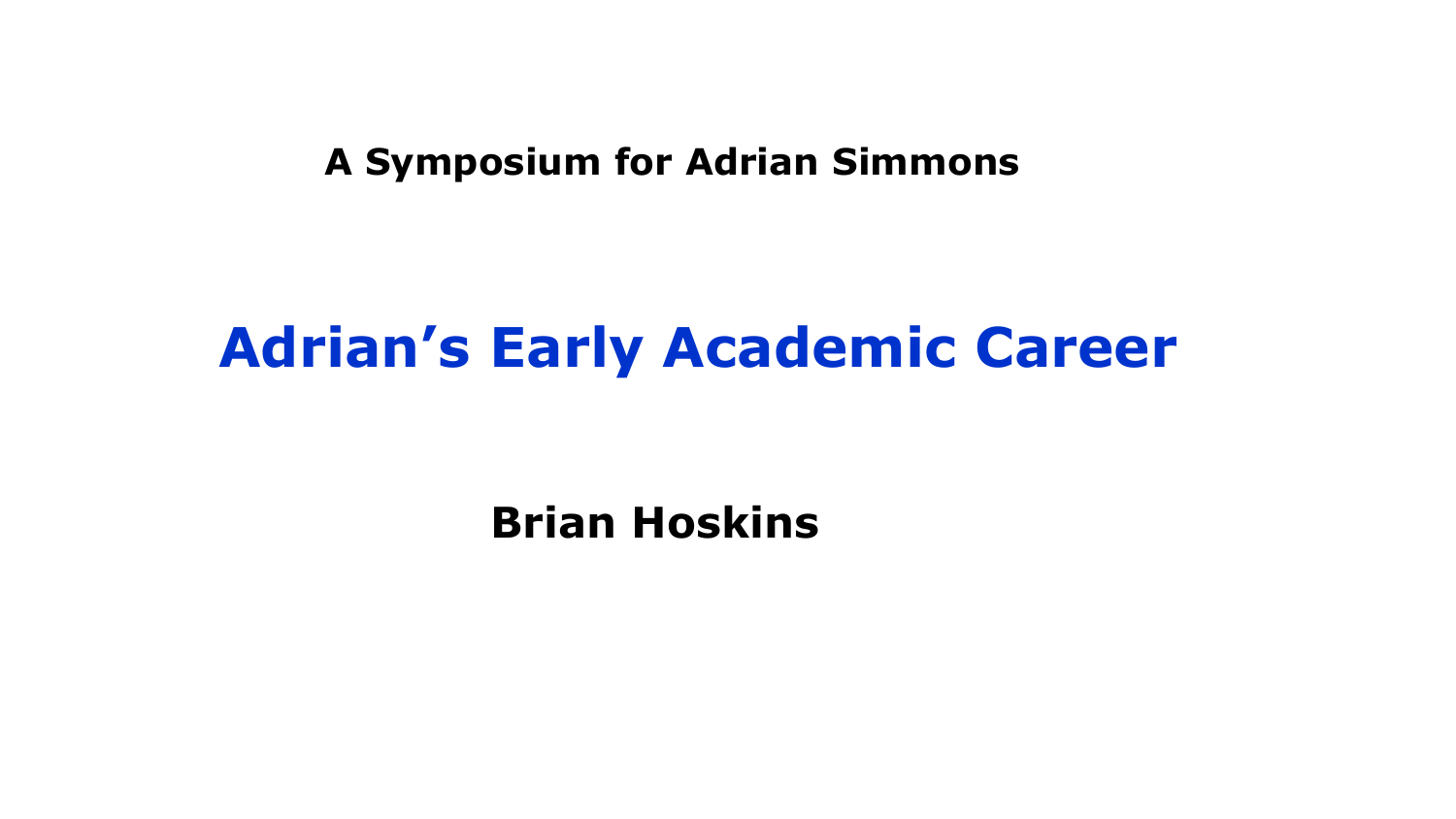## **A Cambridge GFD "Family" Tree**

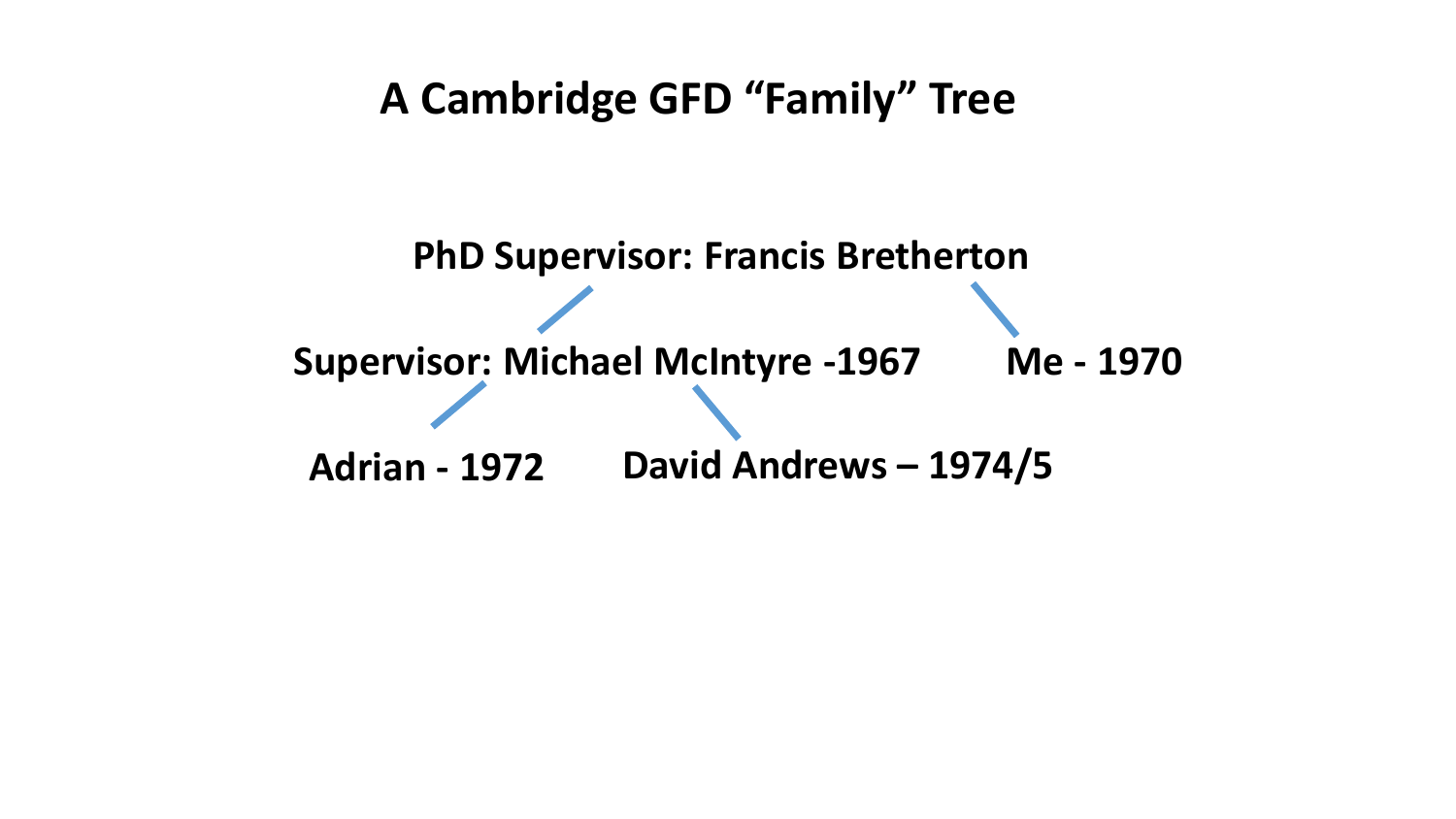Simmons 1974: Planetary-scale disturbances in the polar winter stratosphere.

Simmons 1974: Baroclinic instability at the winter stratopause.



Simmons 1974: The meridional scale of baroclinic waves.

Gill, Green & Simmons 1974:

Energy partition in the large-scale ocean circulation and the production of mid-ocean eddies Simmons 1977: Baroclinic instability in the summer mesosphere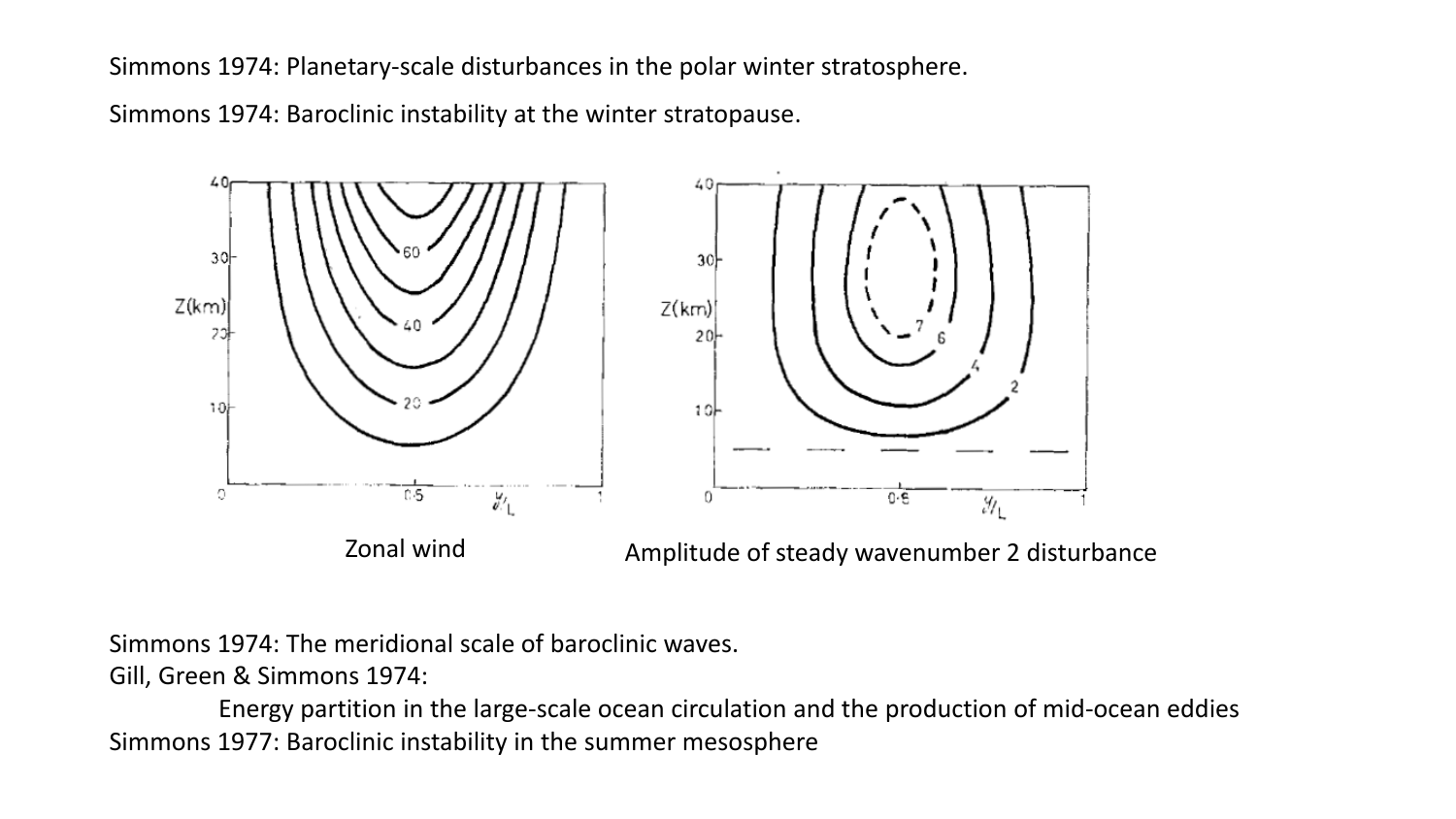## **UK Universities Atmospheric Modelling Group**

**Aim**: to develop global atmospheric modelling in UK Universities

**Panel**: Pearce (Reading), Shepherd & Green (Imperial), Davies (Exeter), Bates (Dublin), McIntyre (Cambridge), Harwood (Oxford),

**Core Group** at Reading with Bob Pearce

1971 3 appointments: Doron, Hollingsworth & Hoskins 1972 BJH  $\rightarrow$  GFDL, 1973 BJH returned, Eli Doron left **Hollingsworth, Hoskins & Simmons** 1975 Tony Hollingsworth  $\rightarrow$  ECMWF, 1979 Adrian Simmons  $\rightarrow$  ECMWF

**UKUAMG → UGAMP → NCAS-Climate**

Adrian Simmons appointed **Doron, Hollingsworth & Simmons** 

David Andrews appointed David Andrews, Hoskins & Simmons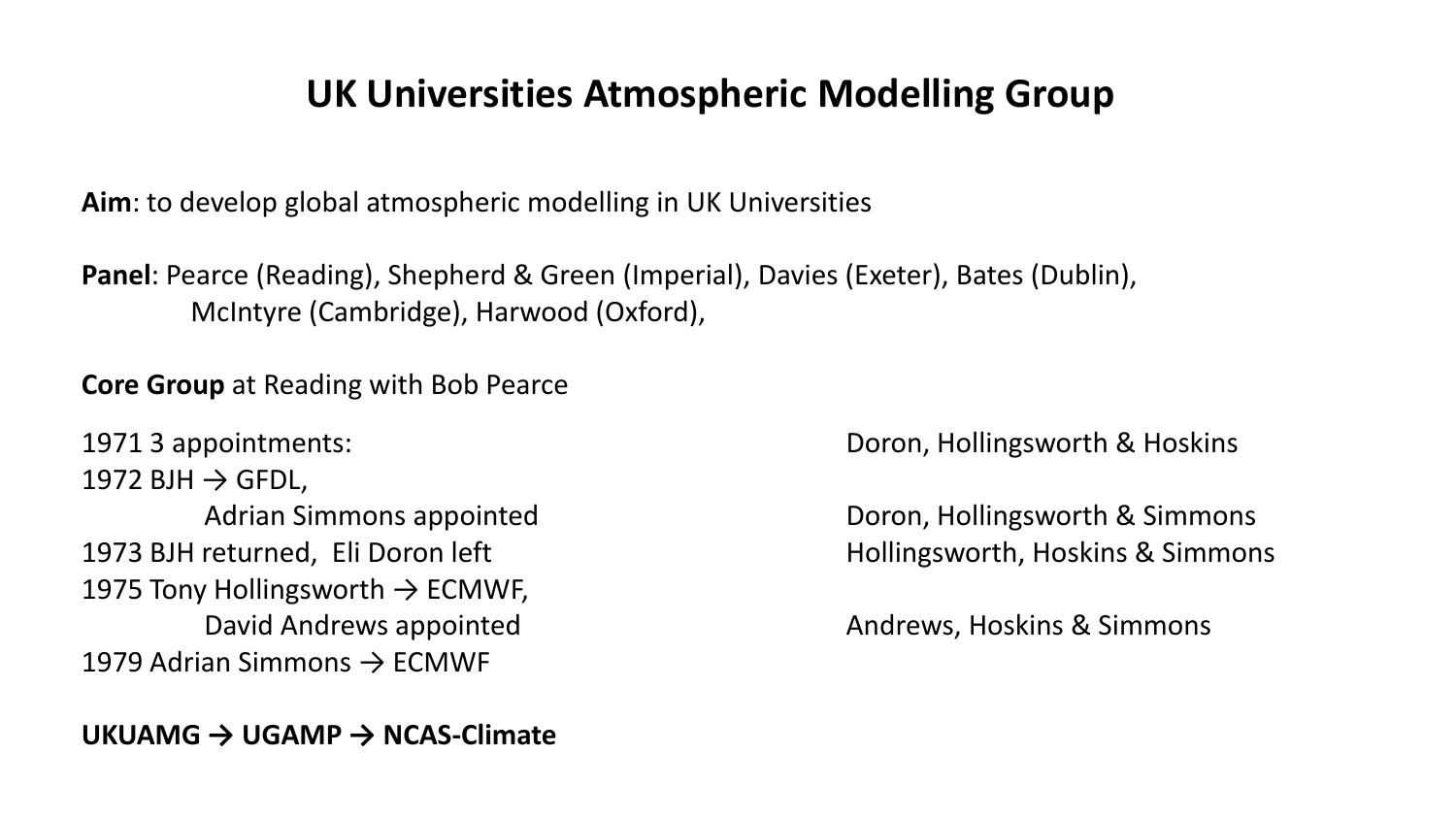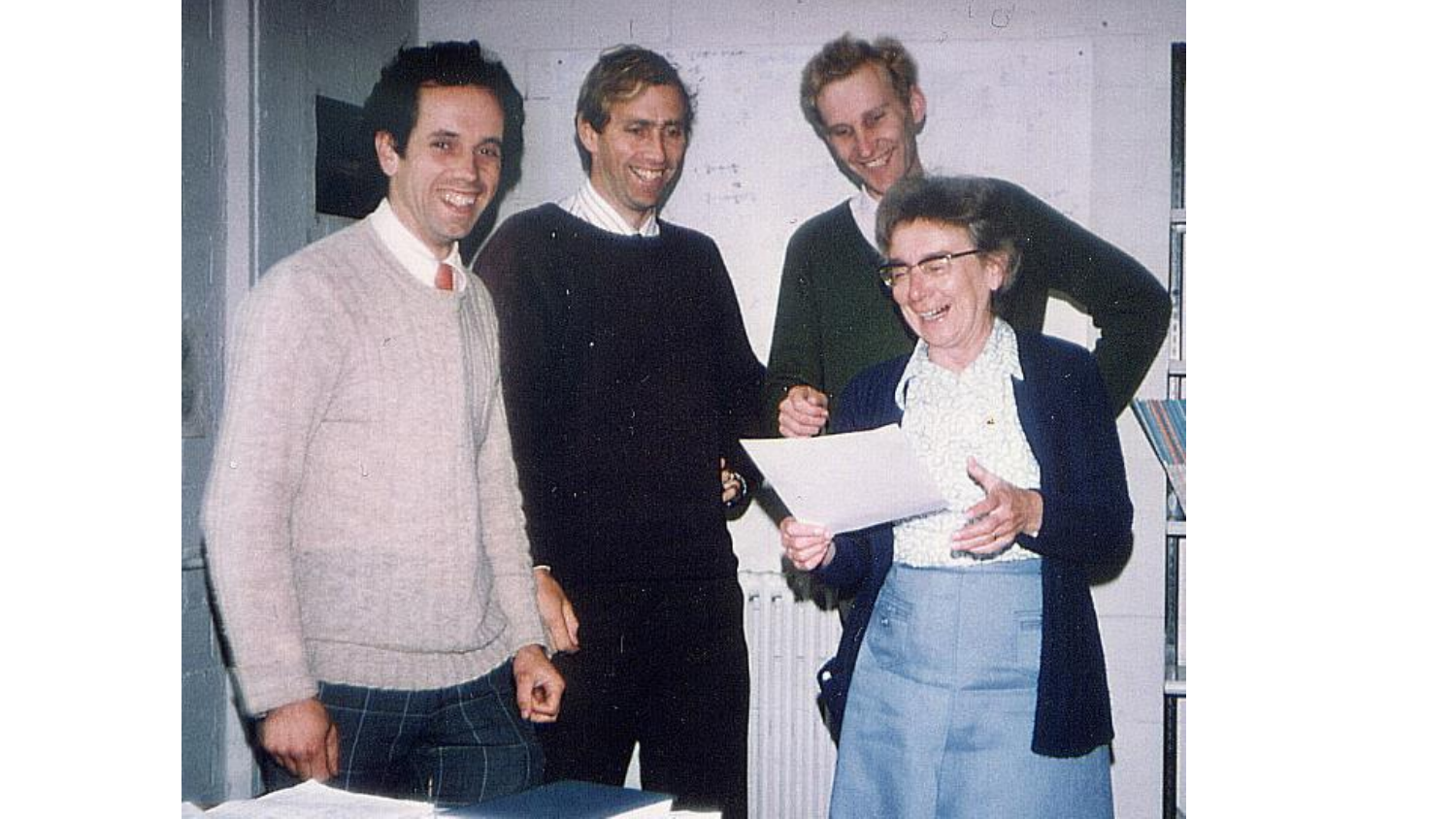#### **Development of numerical models of the global atmosphere**

Hoskins, Doron, Hollingsworth, Simmons, 1974:

A comparison of grid point and spectral methods in a meteorological problem. Hoskins & Simmons 1975: A multi-layer spectral model and the semi-implicit method. Simmons & Hoskins, 1975: A comparison of spectral and finite-difference simulations of a growing baroclinic wave.



Simmons, Hoskins & Burridge, 1978: Stability of the semi-implicit method of time integration.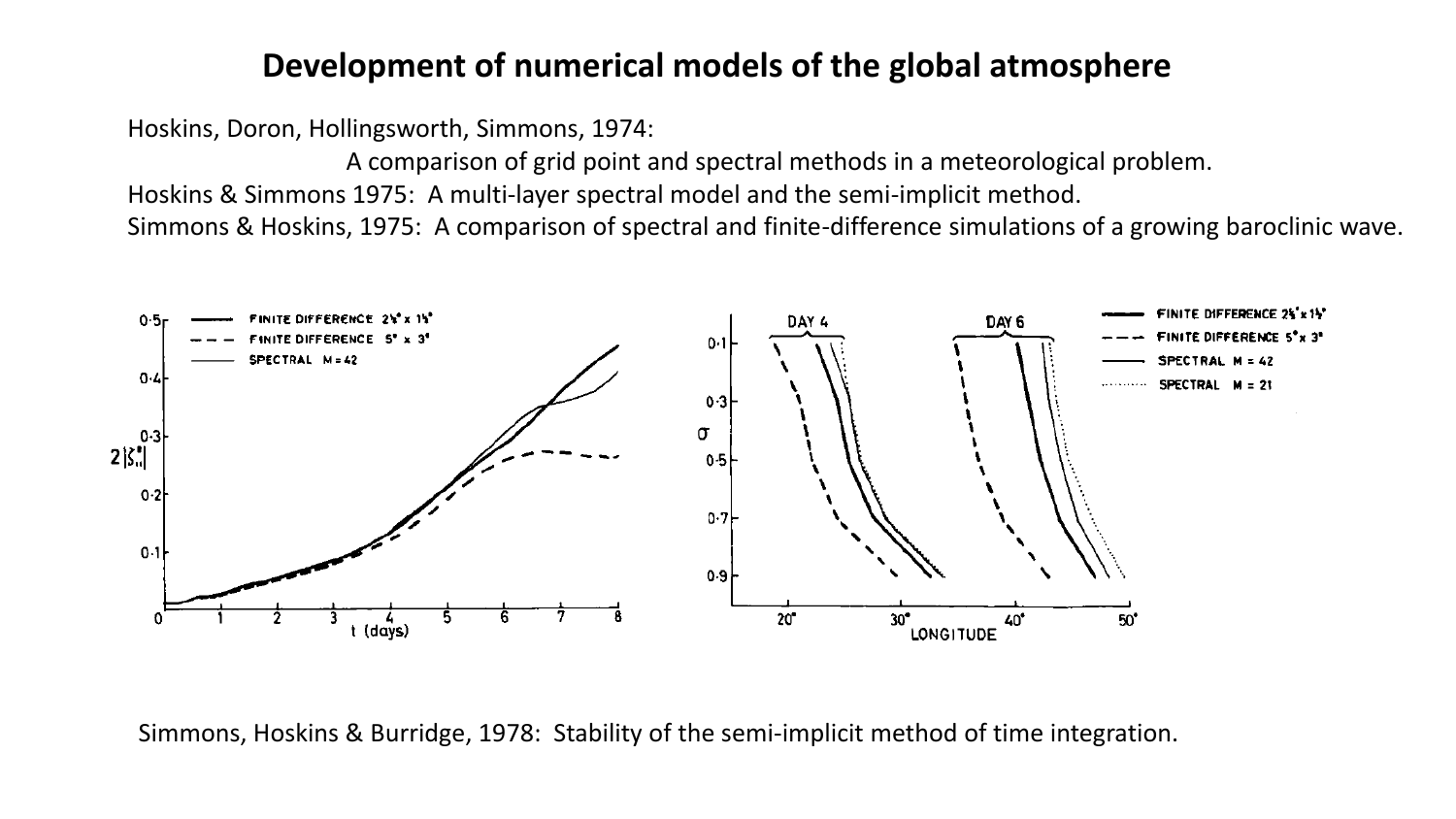### **The impacts of a spherical domain**

Hollingsworth, Simmons & Hoskins, 1976:

The effect of spherical geometry on momentum transports in simple baroclinic flows.

Hoskins, Simmons & Andrews, 1977: Energy dispersion in a barotropic atmosphere.

Simmons, 1978: Some effects of meridional shear and spherical geometry on long stratospheric waves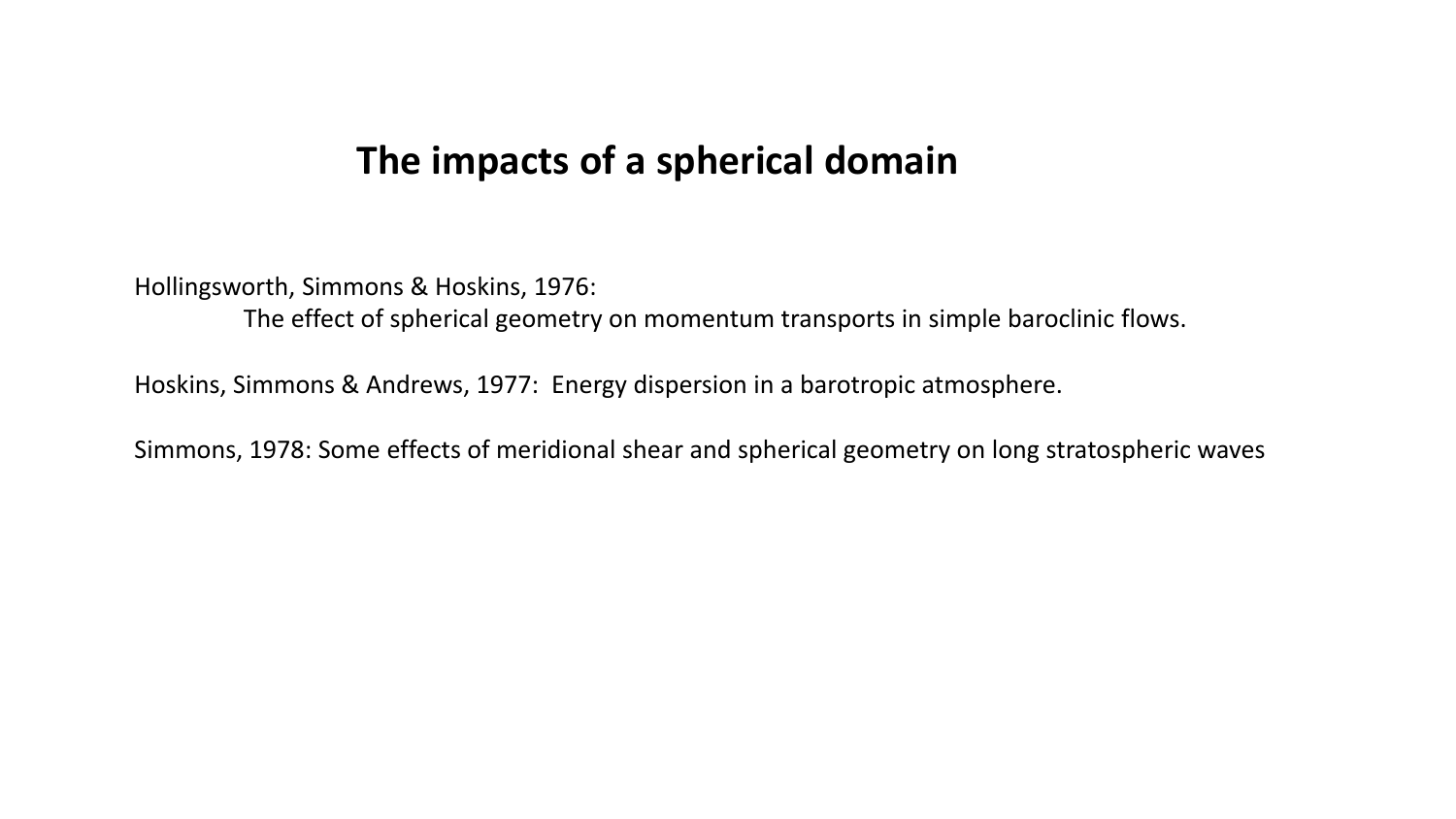#### **Linear baroclinic instability of jet flows on the sphere**

Simmons &Hoskins, 1976:

Baroclinic instability on the sphere - normal modes of the primitive and quasi-geostrophic equations. Simmons & Hoskins, 1977: Baroclinic instability on the sphere – solutions with a more realistic tropopause. Simmons & Hoskins, 1977: A note on the wavelength of maximum growth rate of baroclinic instability. Simmons, 1977: A note on the instability of the African easterly jet.

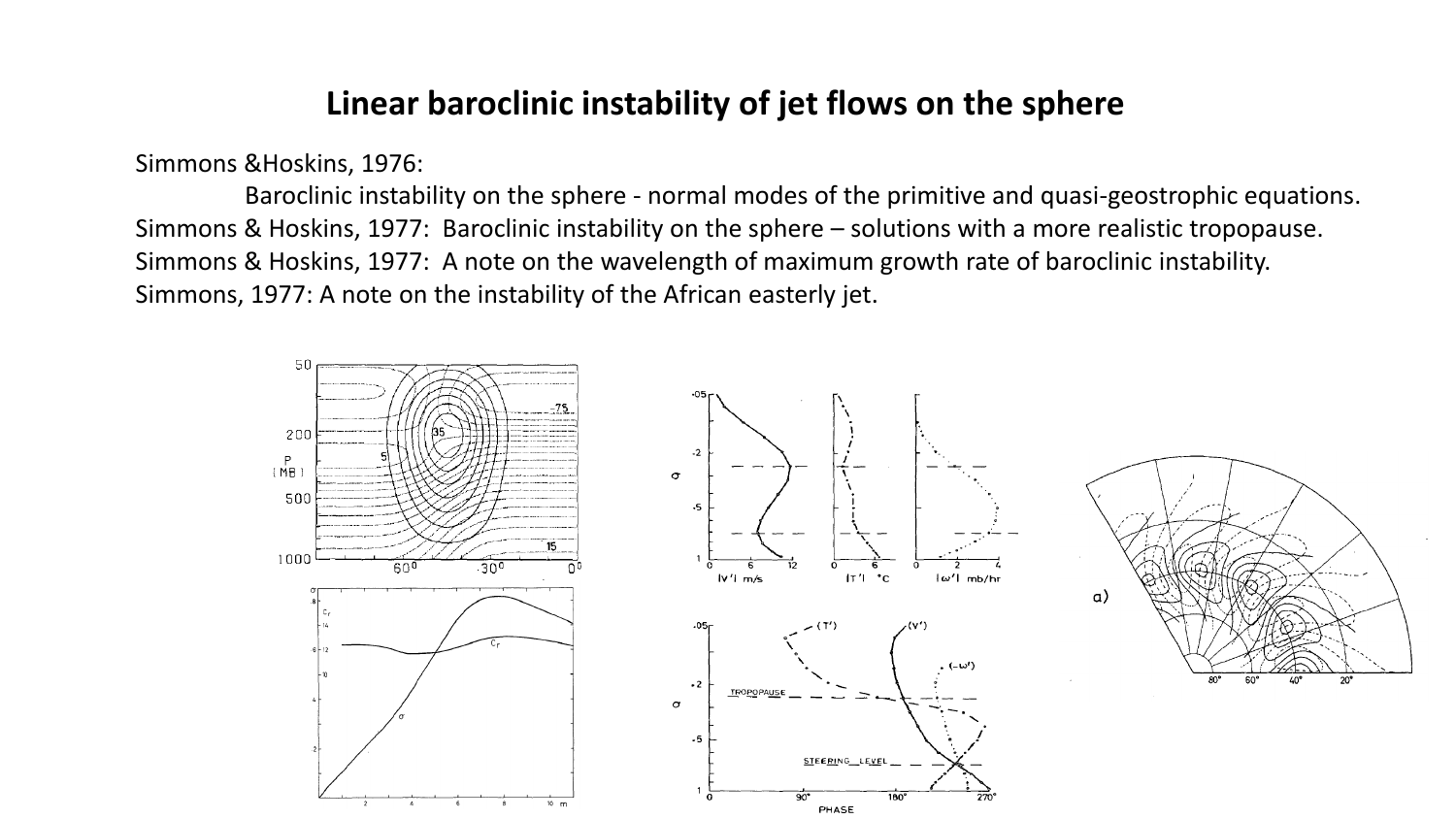#### **Nonlinear development of baroclinic waves**

Simmons & Hoskins, 1977: Nonlinear baroclinic disturbances to mid-latitude zonal flows Simmons & Hoskins: 1978: The life cycles of some non-linear baroclinic waves. Simmons & Hoskins, 1979: The downstream and upstream development of unstable baroclinic waves. Simmons & Hoskins, 1980: Barotropic influences on the growth and decay of non-linear baroclinic waves.

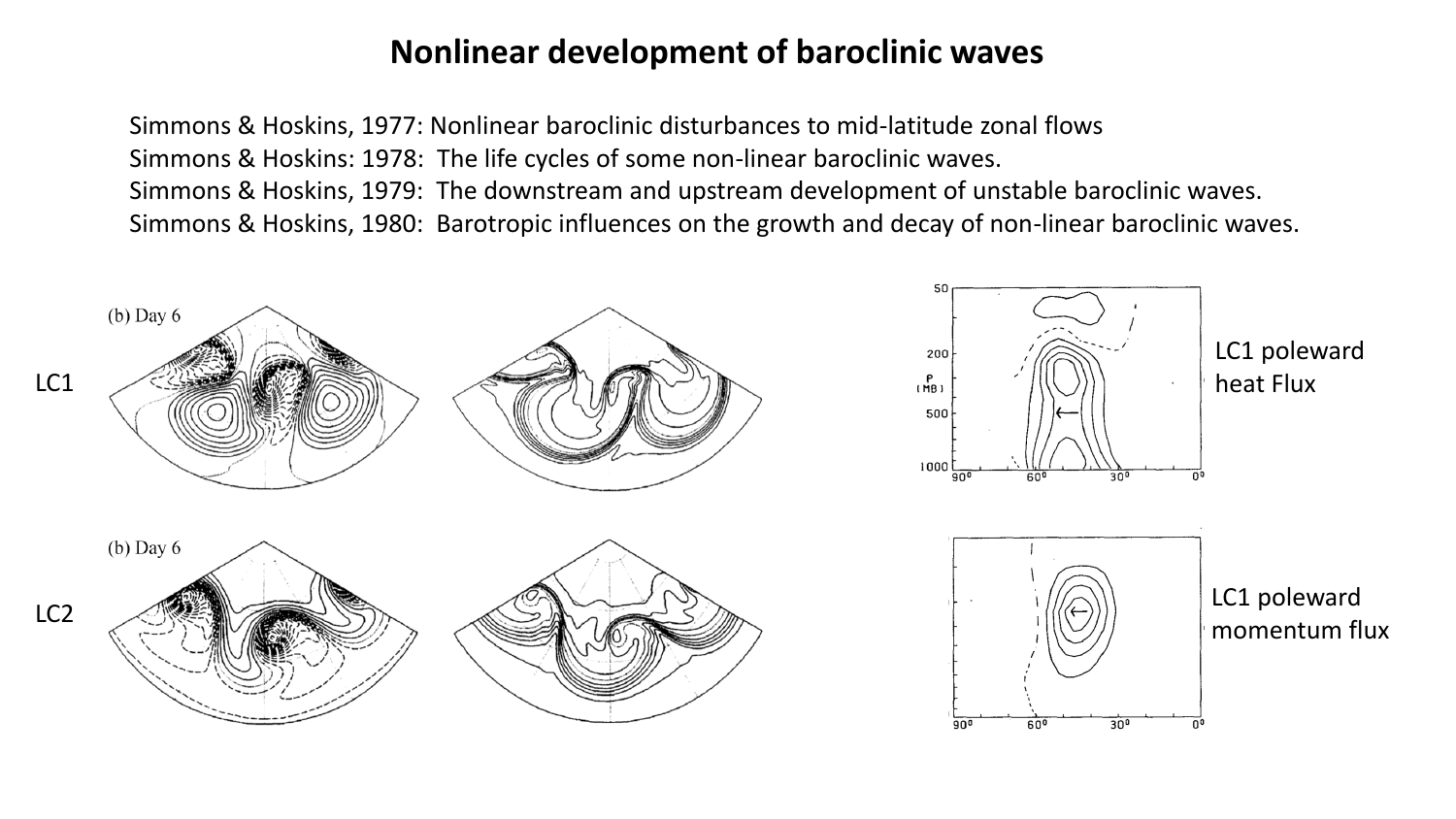













**Day 17**  $\Psi_{500}$